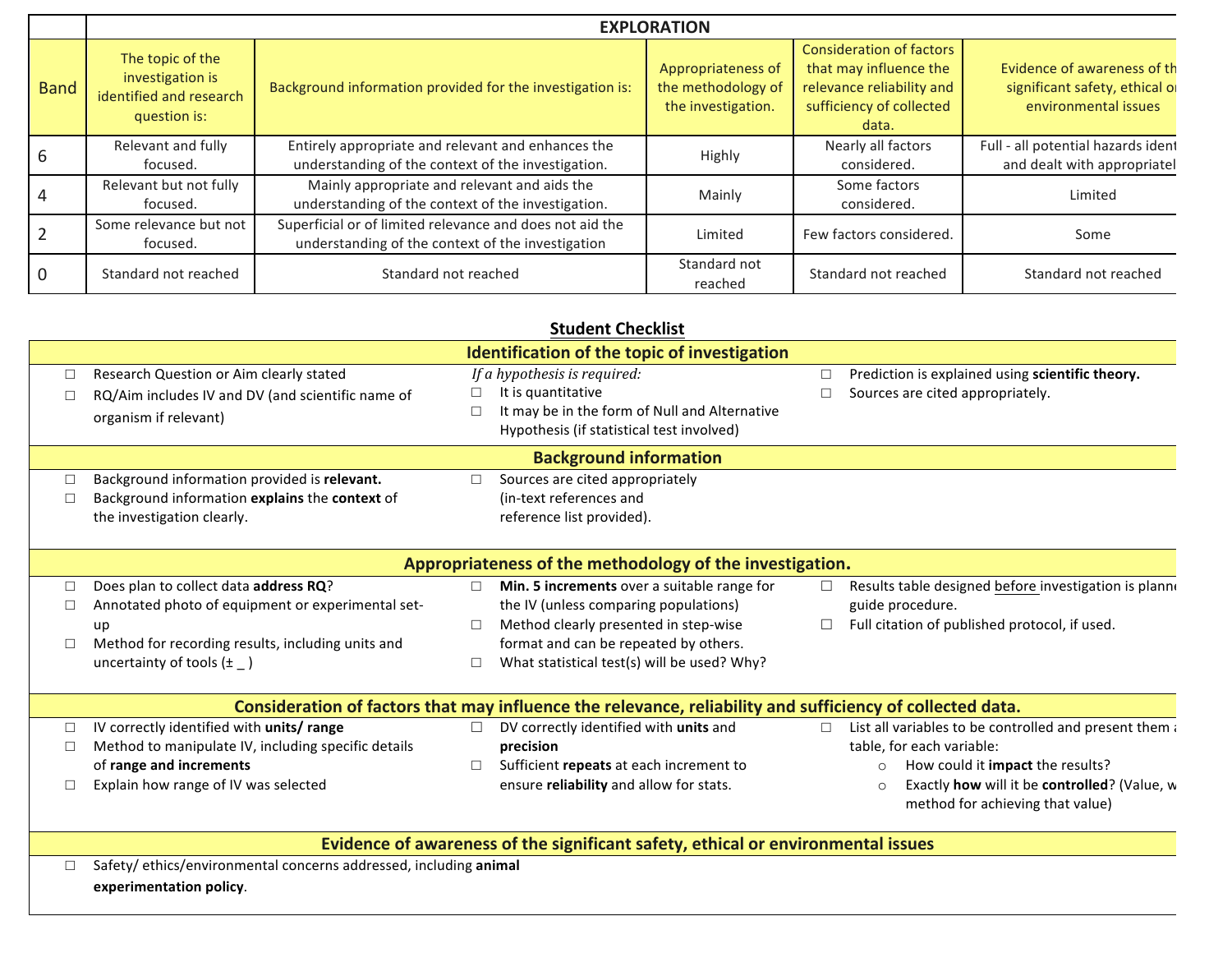|                | <b>ANALYSIS</b>                                                                                                    |                                                                                                                                                |                                        |                                                    |  |
|----------------|--------------------------------------------------------------------------------------------------------------------|------------------------------------------------------------------------------------------------------------------------------------------------|----------------------------------------|----------------------------------------------------|--|
| Band           | Raw data is:<br>Data processing                                                                                    |                                                                                                                                                | Impact of<br>uncertainties             | Interpretation of processed                        |  |
| 6              | Sufficient. Could support a detailed and valid<br>conclusion.                                                      | Appropriate and sufficient accuracy enables a conclusion to the<br>RQ to be drawn that is fully consistent with data.                          | Full and appropriate<br>consideration. | Correct valid and detaile<br>interpretation.       |  |
| $\overline{4}$ | Relevant but incomplete. Could support a<br>simple or partially valid conclusion.                                  | Appropriate and sufficient. Could lead to a broadly valid<br>conclusion but significant inaccuracies and inconsistencies in<br>the processing. | Some consideration.                    | Broadly valid limited interpret                    |  |
| $\overline{2}$ | Insufficient to support a valid conclusion.<br>Basic, inaccurate or too insufficient to lead to a valid conclusion |                                                                                                                                                | Little consideration.                  | Incorrect or insufficient inval<br>very incomplete |  |
| $\overline{0}$ | Standard not reached.                                                                                              | Standard not reached.                                                                                                                          | Standard not reached.                  | Standard not reached.                              |  |

|                                         | <b>Student Checklist</b>                                        |        |                                                                                |  |  |
|-----------------------------------------|-----------------------------------------------------------------|--------|--------------------------------------------------------------------------------|--|--|
|                                         | <b>Recording Raw Data</b>                                       |        |                                                                                |  |  |
|                                         | Raw data clearly distinguished from processed data (possibly    | $\Box$ | Uncertainties correct $(\pm \_)$                                               |  |  |
|                                         | separate table)                                                 | $\Box$ | All data are recorded correctly and honestly                                   |  |  |
|                                         | Raw data collected is sufficient to support a detailed and      | $\Box$ | Decimal points consistent throughout                                           |  |  |
|                                         | valid conclusion.                                               | □      | Decimal points consistent with precision of the measuring equipment            |  |  |
| □                                       | Units of IV and DV present and correct                          | $\Box$ | Associated qualitative data (observations) MUST be recorded.                   |  |  |
|                                         |                                                                 |        | <b>Processing Raw Data</b>                                                     |  |  |
| п                                       | Calculations to determine DV carried out, if necessary          | П      | Processed data (and decimal places) consistent with precision of recorded data |  |  |
|                                         | Calculations or statistical tests appropriate to investigation  | П      | Graph titles self-explanatory and complete                                     |  |  |
|                                         | and address RQ                                                  | $\Box$ | Appropriate choice of graph                                                    |  |  |
|                                         | Mathematics correctly applied                                   |        | Axes labeled clearly, including metric/ SI units and uncertainties of values   |  |  |
|                                         | Worked example calculations given                               | ⊔      | Axes scaled appropriately                                                      |  |  |
|                                         | Standard deviations included where appropriate, with            | $\Box$ | Error bars included, unless insignificant                                      |  |  |
|                                         | appropriate DP.                                                 | □      | Error bar source (e.g. standard deviation) stated and data are correct         |  |  |
|                                         |                                                                 |        | Line or curve of best fit included and reflect (if appropriate).               |  |  |
|                                         | <b>Impact of Uncertainties</b>                                  |        |                                                                                |  |  |
|                                         | Uncertainties adjusted to reflect any calculations carried out. |        |                                                                                |  |  |
|                                         | Uncertainties/errors included in tables and graphs.             |        |                                                                                |  |  |
| ⊔                                       | Uncertainties/ errors justified.                                |        |                                                                                |  |  |
| <b>Interpretation of Processed Data</b> |                                                                 |        |                                                                                |  |  |
| П                                       | Patterns and trends in data stated, with specific numerical     |        |                                                                                |  |  |
|                                         | reference to the graph/ tables.                                 |        |                                                                                |  |  |
|                                         | Comparisons, if appropriate, are made.                          |        |                                                                                |  |  |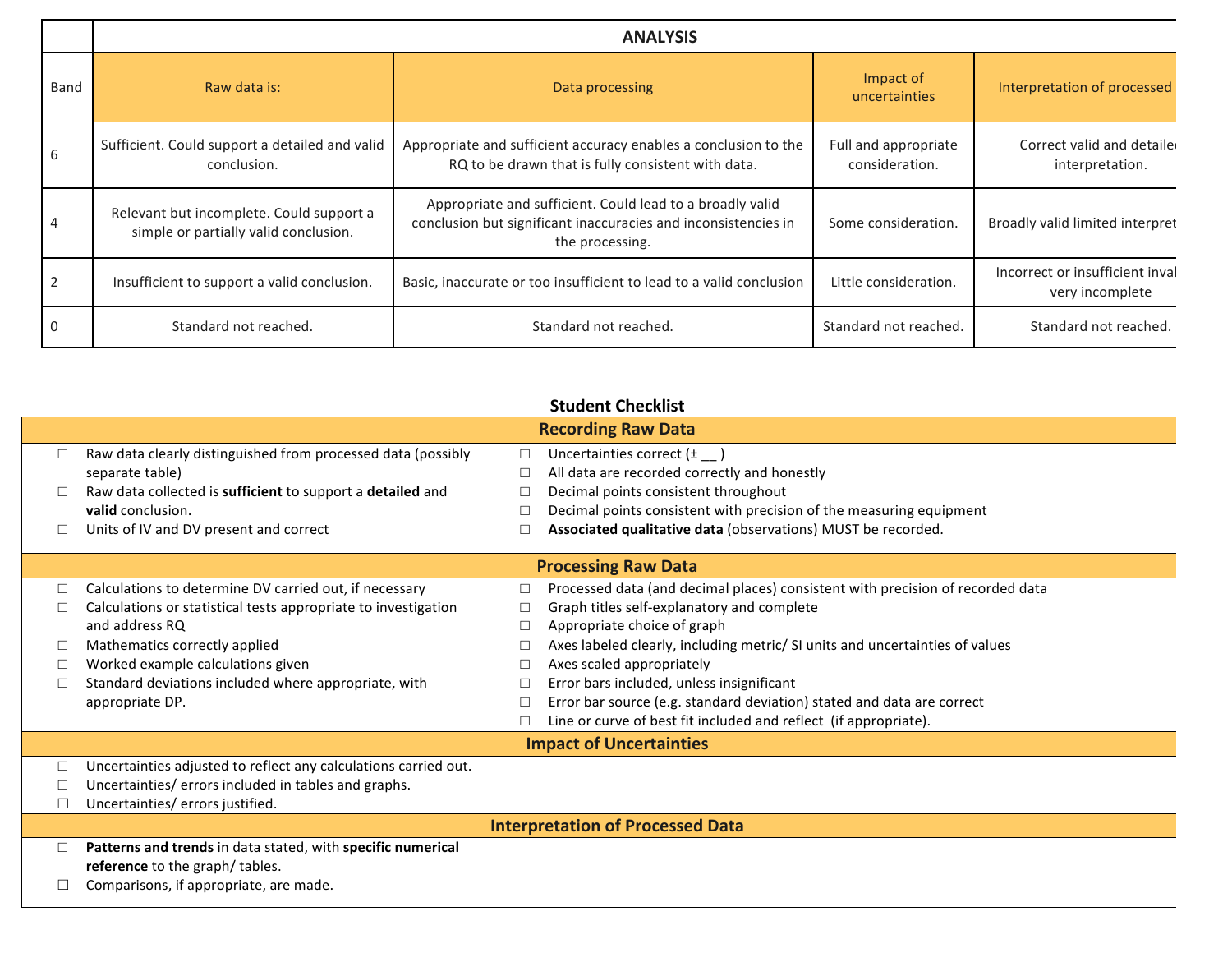|                                                          | <b>EVALUATION</b>                                                                                                                                                                                                                                                                                                                                                                                                                                            |                                                                              |                                                                                                                                                                                                                                                                                                                                                                                                                                                             |                                                                                        |  |  |  |
|----------------------------------------------------------|--------------------------------------------------------------------------------------------------------------------------------------------------------------------------------------------------------------------------------------------------------------------------------------------------------------------------------------------------------------------------------------------------------------------------------------------------------------|------------------------------------------------------------------------------|-------------------------------------------------------------------------------------------------------------------------------------------------------------------------------------------------------------------------------------------------------------------------------------------------------------------------------------------------------------------------------------------------------------------------------------------------------------|----------------------------------------------------------------------------------------|--|--|--|
|                                                          | Conclusion (data)                                                                                                                                                                                                                                                                                                                                                                                                                                            | Conclusion (theory)                                                          | Strengths and weaknesses of the investigation, such as<br>limitations of the data and sources of error, are                                                                                                                                                                                                                                                                                                                                                 | Realistic and relevant suggestio<br>the improvement and extensic<br>the investigation. |  |  |  |
| 6                                                        | Described in detail and justified, entirely<br>relevant to the RQ and fully supported<br>by the data.                                                                                                                                                                                                                                                                                                                                                        | Justified through relevant comparison<br>to the accepted scientific context. | Discussed and provide evidence of a clear<br>understanding of the methodological issues involved in<br>establishing the conclusion.                                                                                                                                                                                                                                                                                                                         | Are discussed.                                                                         |  |  |  |
| $\overline{A}$                                           | Described, relevant to the research<br>question and supported by the data.                                                                                                                                                                                                                                                                                                                                                                                   | Some relevant comparison to accepted<br>scientific context.                  | Described and provide evidence of some awareness of<br>the methodological issues involved in establishing the<br>conclusion.                                                                                                                                                                                                                                                                                                                                | Some described.                                                                        |  |  |  |
| $\overline{2}$                                           | Outlined but may not be relevant to the<br>research question or may not be<br>supported by the data.                                                                                                                                                                                                                                                                                                                                                         | Erroneous or superficially compared to<br>the accepted scientific context.   | Outlined but are restricted to an account of the<br>practical or procedural issues faced.                                                                                                                                                                                                                                                                                                                                                                   | Very few outlined.                                                                     |  |  |  |
| $\mathbf 0$                                              | Standard not reached.                                                                                                                                                                                                                                                                                                                                                                                                                                        | Standard not reached.                                                        | Standard not reached.                                                                                                                                                                                                                                                                                                                                                                                                                                       | Standard not reached.                                                                  |  |  |  |
|                                                          |                                                                                                                                                                                                                                                                                                                                                                                                                                                              |                                                                              | <b>Conclusion (data)</b>                                                                                                                                                                                                                                                                                                                                                                                                                                    |                                                                                        |  |  |  |
|                                                          | Data related to RQ and hypothesis - to what extent to they agree/ disagree?<br>$\Box$<br>Specific numerical reference to data<br>$\Box$<br>Appropriate language used "Supports my hypothesis" (not 'proves' or 'is correct')<br>$\Box$<br>Associated qualitative data add value to explanations.<br>$\Box$                                                                                                                                                   |                                                                              |                                                                                                                                                                                                                                                                                                                                                                                                                                                             |                                                                                        |  |  |  |
|                                                          | <b>Conclusion (theory)-comparison to the scientific context</b>                                                                                                                                                                                                                                                                                                                                                                                              |                                                                              |                                                                                                                                                                                                                                                                                                                                                                                                                                                             |                                                                                        |  |  |  |
|                                                          | Scientific explanation for results<br>$\Box$<br>Comparison with published data and theoretical texts.<br>Sources cited appropriately<br>⊔<br>Reference list provided in the appropriate format.<br>$\Box$                                                                                                                                                                                                                                                    |                                                                              |                                                                                                                                                                                                                                                                                                                                                                                                                                                             |                                                                                        |  |  |  |
|                                                          | Discussion of the strengths and weaknesses of the investigation                                                                                                                                                                                                                                                                                                                                                                                              |                                                                              |                                                                                                                                                                                                                                                                                                                                                                                                                                                             |                                                                                        |  |  |  |
| $\Box$<br>$\Box$<br>$\Box$<br>$\Box$<br>$\Box$<br>$\Box$ | Reference to error bars (or STDEV) with regard to variability of results<br>Analysis of reliability of results:<br>Are data sufficient to address the RQ?<br>Was the range of the IV appropriate?<br>Identify & Explain anomalous data points<br>Refer to quantitative data<br>be on the investigation/method.                                                                                                                                               |                                                                              | Evaluate random biological variation, measurement/instrument errors, systema<br>error (problems with the method) in terms of:<br>Possible effect on data<br>$\Box$<br>Significance of the weakness or limitation in terms of the data set<br>This can be clearly presented in a table<br>Time management or human error may be mentioned, though these are not scientific errors - they should be eliminated with good practical skills. The focus here sho |                                                                                        |  |  |  |
|                                                          | Suggestions for the improvement and extension of the investigation                                                                                                                                                                                                                                                                                                                                                                                           |                                                                              |                                                                                                                                                                                                                                                                                                                                                                                                                                                             |                                                                                        |  |  |  |
|                                                          | For each weakness or limitation mentioned above, how could improved experimental design remove or reduce the impact of the error in terms of:<br>Techniques used to collect and record data, including precision of equipment<br>$\Box$<br>Design of the investigation, including range of values chosen and repeats of each IV data point<br>$\Box$<br>Realistic, specific (not: "more time" or "more careful work") and achievable improvements.<br>$\Box$ |                                                                              |                                                                                                                                                                                                                                                                                                                                                                                                                                                             |                                                                                        |  |  |  |

 $\Box$  Suggestions for further investigation stated.